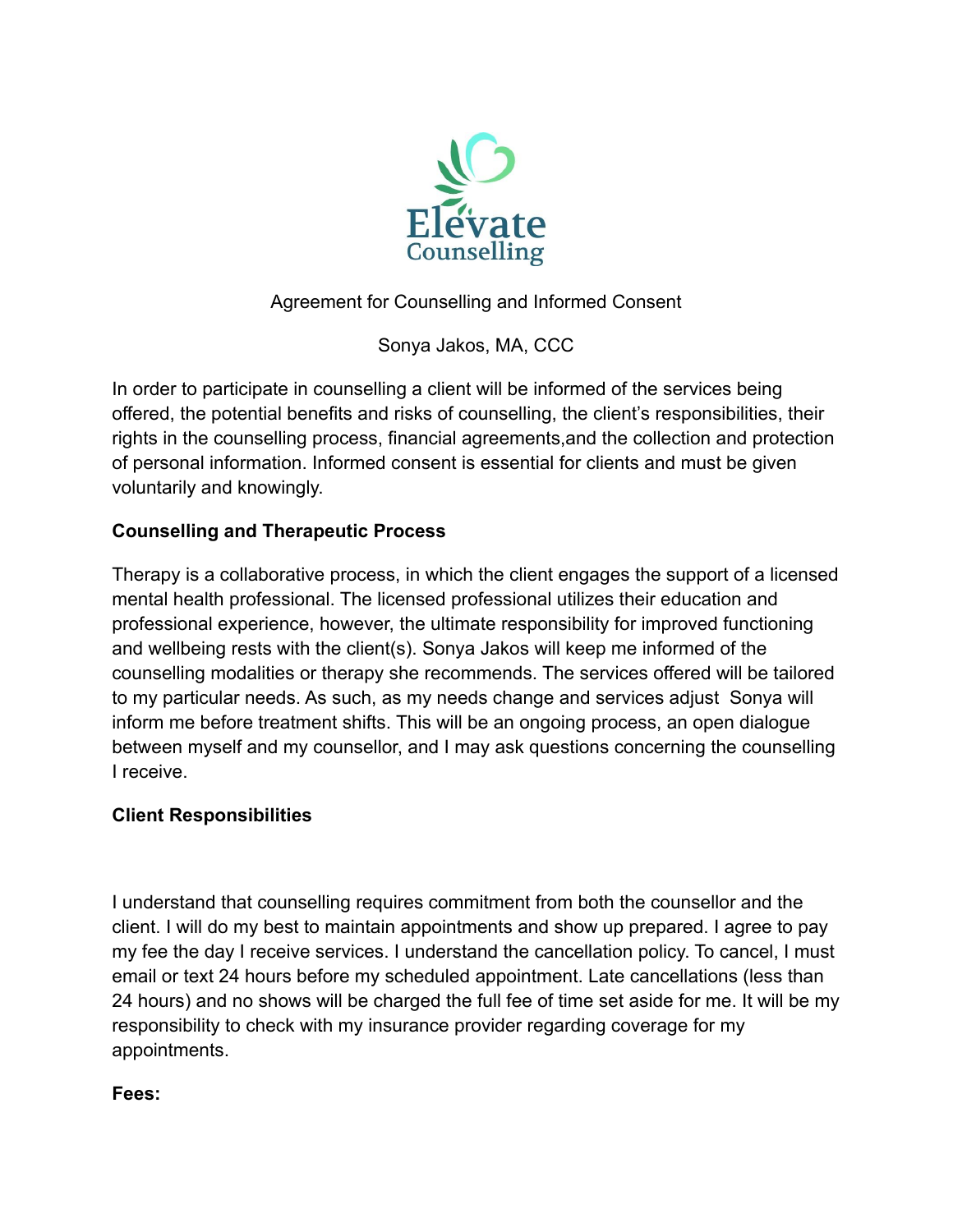\$125 GST inclusive per 60 minute session, which includes time for administrative tasks; rates are subject to change.

Phone consultations with parents, caregivers, and professionals will be charged in 15 minute increments.

Any written correspondence, including emails, of a clinical nature, will be charged in 15 minute increments. There is no charge for administrative emails.

## **Benefits and Risks of Counselling**

Counselling provides a space and opportunity for people to explore behaviours, feelings, and thoughts, as well as intrapersonal and interpersonal dynamics. It is also a source of support when experiencing a crisis or during a difficult time. In counselling I may benefit from learning new coping strategies, gaining personal awareness, practice healthier ways to relate to others, the processing of personal hardships and challenges and learn how to manage maladaptive behaviours or thoughts.

Counselling may come with risks, including, but not limited to the understanding that recalling and talking about emotional hurts, challenges or distressing events can initially sometimes lead to an intensity of emotion, unwanted thoughts, a change in mood, or increased tension in one's relationships. Counsellors work with clients to mimimize the risks of counselling and maximize the benefits of counselling.

### **Crisis/Emergency Policy**

Please note that my practice does not provide emergency support. In the event of a crisis, emergency, or the need for immediate emotional support please contact a mental health support line, suicide crisis line at 1-800-784-2433, call 911, or go to your nearest emergency room. Texts are solely for administrative communication and when emailing me with urgent information please note that I might not be able to respond promptly.

### **Client Rights**

● As a client I have the right to ask questions about my counsellor's credentials, the services being provided to me, or any other questions about the counselling process.

● I have the right to end counselling at any time.

● I have the right to voice concerns or complaints to my counsellor. If necessary I have the right to inform the Canadian Counselling and Psychotherapy Association of any unethical or unprofessional behaviour by my counsellor.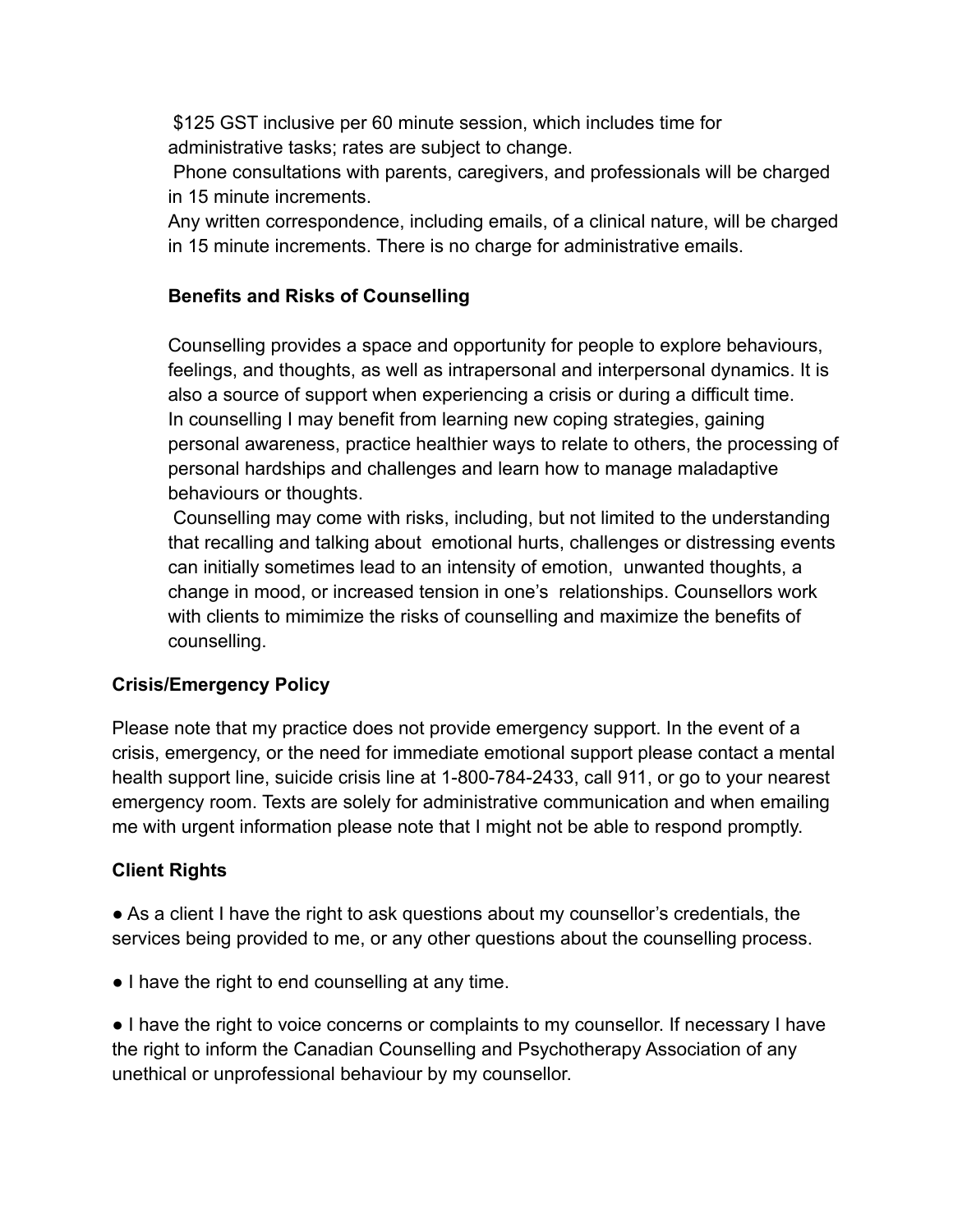● I have the right to request access to my personal information or request corrections to this information.

● I have the right to confidentiality. Policies and procedures are in place that are in compliance with the Personal Information Protection Act (PIPA). The online platform utilized for virtual sessions is an encrypted platform.

# **Confidentiality**

I understand that, except for the following limitations, all information I share with my counsellor is confidential. This means no information will be released to any third party without my explicit written consent. I understand the following exceptions to this confidentiality, in which my counsellor is ethically, professionally, and/or legally required to share information about me and/or my situation, without my written consent:

• When there is a clear risk of substantial harm to myself or threat of harm towards another person, my counsellor is ethically bound to disclose this information to appropriate authorities.

• When there is reason to believe that a child or a vulnerable adult needs protection, such as where a child or vulnerable adult has been or is likely to be physically, sexually, or emotionally harmed, abused, or exploited, my counsellor is legally bound to report the matter to appropriate authorities.

• When the court of law requires the release of personal information my counsellor will disclose what is required.

My counsellor has the right and obligation to seek consultation and supervision as part of best practice. This is done within the confidential space of individual or peer supervision. All identifying information will remain strictly confidential within the supervision or consultation.

If I have any questions or concerns about confidentiality I will ask my counsellor for clarification.

I, and the standard my rights involved in the late of the standard my rights involved in the counselling process. I also understand the possible benefits and risks involved. I understand Sonya Jakos, MA, CCC is bound by the Canadian Counselling and Psychotherapy Association Code of Ethical Conduct and Standards of Ethical Practice. I hereby give my consent for Sonya Jakos to provide counselling services. I understand my right to withdraw consent and counselling at any time.